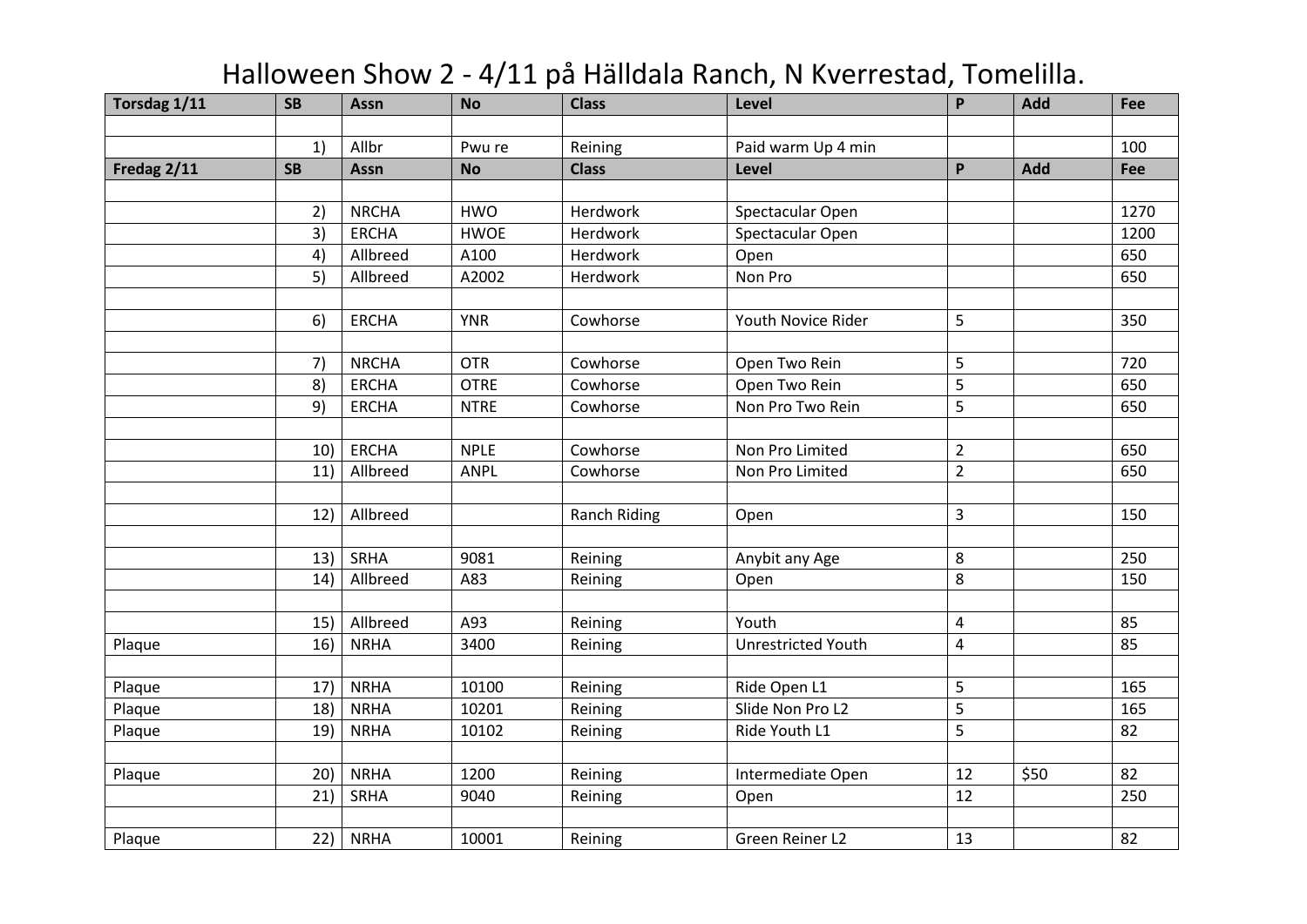| Fredag 2/11 | <b>SB</b> | Assn         | <b>No</b> | <b>Class</b>          | Level                | $\mathsf{P}$     | Add   | Fee |
|-------------|-----------|--------------|-----------|-----------------------|----------------------|------------------|-------|-----|
|             |           |              |           |                       |                      |                  |       |     |
|             | 23)       | <b>NRCHA</b> | OB        | Cowhorse              | Open Bridle          | $\mathbf{1}$     |       | 650 |
|             | 24)       | <b>ERCHA</b> | OBE       | Cowhorse              | Open Bridle          | $\mathbf{1}$     |       | 650 |
|             |           |              |           |                       |                      |                  |       |     |
| Plaque      | 25)       | <b>NRHA</b>  | 1400      | Reining               | Non Pro              | 9                | \$200 | 330 |
|             | 26)       | SRHA         | 9040      | Reining               | Non Pro              | 9                |       | 250 |
|             |           |              |           |                       |                      |                  |       |     |
|             | 27)       | Allbreed     | A600      | <b>Ranch Sorting</b>  | Open                 |                  |       | 425 |
|             | 28)       | Allbreed     |           | <b>Cattle Penning</b> | Open                 |                  |       | 450 |
|             |           |              |           |                       |                      |                  |       |     |
|             | 29)       | Allbreed     | A1300     | Pole Bending          | Open                 |                  |       | 150 |
|             | 30)       | Allbreed     | A2320     | <b>Stake Race</b>     | Beginner             |                  |       | 150 |
|             | 31)       | Allbreed     | A1281     | <b>Barrel Race</b>    | Open                 |                  |       | 150 |
|             |           |              |           |                       |                      |                  |       |     |
| Lördag 3/11 | <b>SB</b> | Assn         | <b>No</b> | <b>Class</b>          | Level                | P                | Add   | Fee |
|             |           |              |           |                       |                      |                  |       |     |
|             | 32)       | <b>ERCHA</b> |           | Herd Work             | Open                 |                  |       | 650 |
|             | 33)       | <b>ERCHA</b> |           | Herd Work             | Non Pro              |                  |       | 650 |
|             | 34)       | Allbreed     |           | Herd Work             | Open                 |                  |       | 650 |
|             | 35)       | Allbreed     |           | Herd Work             | Non Pro              |                  |       | 650 |
|             |           |              |           |                       |                      |                  |       |     |
|             | 36)       | <b>NRCHA</b> |           | Cowhorse              | Non Pro Bridle       | 11LT             |       | 650 |
|             | 37)       | <b>ERCHA</b> |           | Cowhorse              | Non Pro Bridle       | 11LT             |       | 650 |
|             |           |              |           |                       |                      |                  |       |     |
|             | 38)       | <b>NRCHA</b> | Y         | Cowhorse              | Youth Bridle         | $\overline{2}$   |       | 350 |
|             | 39)       | Allbreed     | A         | Cowhorse              | Youth Limited        | $\overline{2}$   |       | 350 |
|             |           |              |           |                       |                      |                  |       |     |
| Plaque      | 40)       | <b>NRHA</b>  | 1750      | Reining               | Novice Horse Open L2 | $\boldsymbol{6}$ |       | 206 |
| Plaque      | 41)       | <b>NRHA</b>  | 1850      | Reining               | Novice Horse NP L2   | $\boldsymbol{6}$ |       | 206 |
|             | 42)       | Allbreed     | A832      | Reining               | Open                 | $\boldsymbol{6}$ |       | 150 |
|             |           |              |           |                       |                      |                  |       |     |
| Plaque      | 43)       | <b>NRHA</b>  | 10002     | Reining               | Green Reiner L1      | 5                |       | 82  |
|             |           |              |           |                       |                      |                  |       |     |
|             |           |              |           |                       |                      |                  |       |     |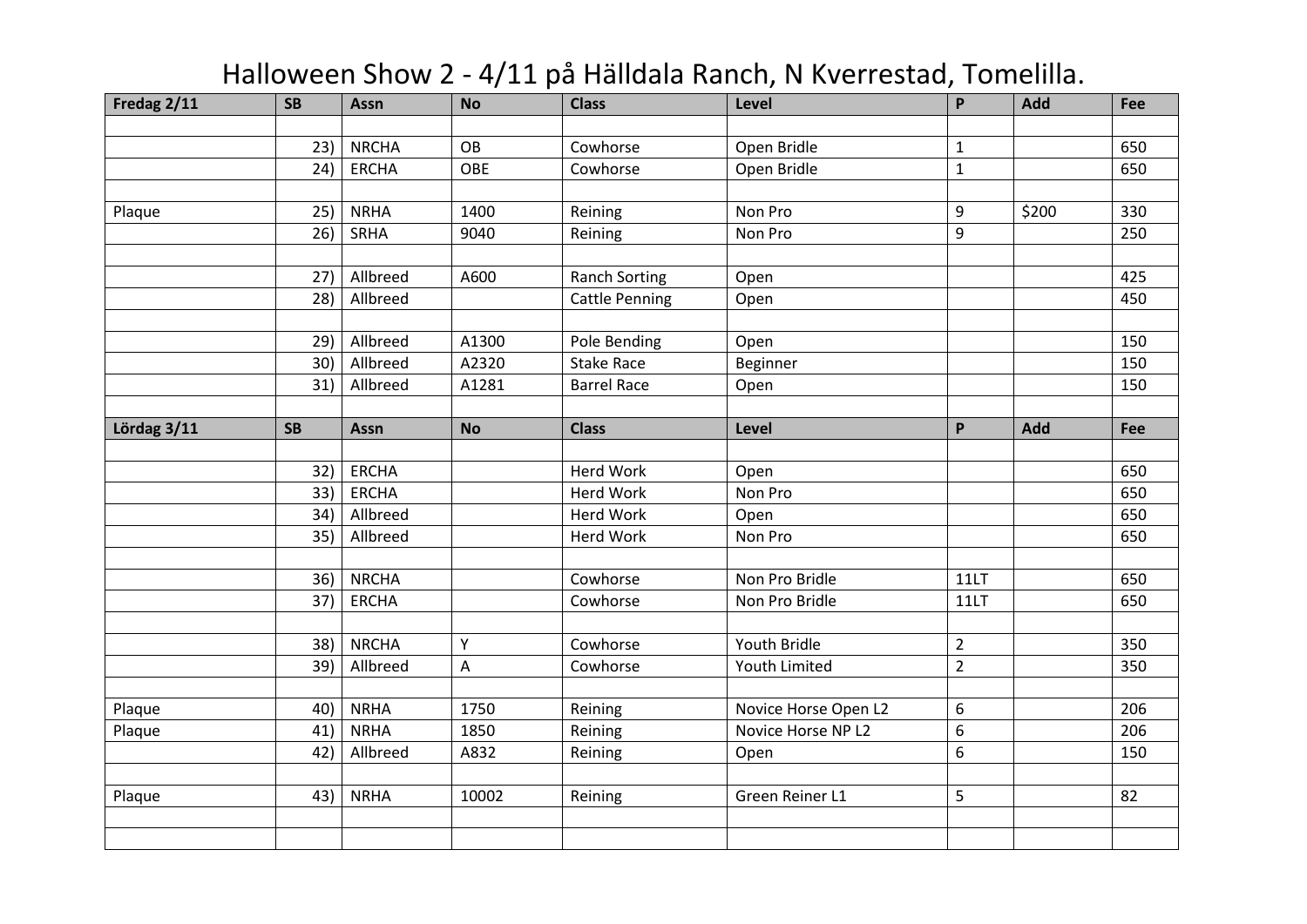| Lördag 3/11 | <b>SB</b> | Assn         | <b>No</b>    | <b>Class</b>         | Level                       | $\mathsf{P}$   | Add   | Fee |
|-------------|-----------|--------------|--------------|----------------------|-----------------------------|----------------|-------|-----|
|             |           |              |              |                      |                             |                |       |     |
| Plaque      | 44)       | <b>NRHA</b>  | 3100         | Reining              | Youth 13 & under            | $\overline{2}$ |       | 82  |
| Plaque      | 45)       | <b>NRHA</b>  | 3200         | Reining              | Youth 14-18                 | $\overline{2}$ |       | 82  |
|             | 46)       | SRHA         | 9075         | Reining              | Youth                       | $\overline{2}$ |       | 82  |
|             |           |              |              |                      |                             |                |       |     |
| Plaque      | 47)       | <b>NRHA</b>  | 5310         | Reining              | Rookie L2                   | 6              |       | 206 |
|             |           |              |              |                      |                             |                |       |     |
|             | 48)       | Allbreed     | A13002       | Pole Bending         | Open                        |                |       | 150 |
|             | 49)       | Allbreed     | A23202       | <b>Stake Race</b>    | Beginner                    |                |       | 150 |
|             | 50)       | Allbreed     | A12812       | <b>Barrel Race</b>   | Open                        |                |       | 150 |
|             |           |              |              |                      |                             |                |       |     |
|             | 51)       | <b>ERCHA</b> | <b>NHOE</b>  | Cowhorse             | Novice Horse Open           | 11LT           |       | 650 |
|             | 52)       | <b>ERCHA</b> | <b>NHNE</b>  | Cowhorse             | Novice Horse Non Pro        | 11LT           |       | 650 |
|             | 53)       | Allbreed     |              | Cowhorse             | Novice Horses Open          | 11LT           |       | 650 |
|             |           |              |              |                      |                             |                |       |     |
|             | 54)       | <b>NRCHA</b> | <b>NPI</b>   | Cowhorse             | Non Pro Limited             | 11LT           |       | 650 |
|             | 55)       | Allbreed     | AOL          | Cowhorse             | Open Limited                | 11LT           |       | 650 |
|             |           |              |              |                      |                             |                |       |     |
|             | 56)       | <b>NRCHA</b> | <b>BSO</b>   | Cowhorse             | Spectacular Rein Work       | $\overline{7}$ |       |     |
|             | 57)       | <b>NRCHA</b> | <b>BSCH</b>  | Cowhorse             | <b>Spectacular Cow Work</b> |                |       |     |
|             | 58)       | <b>ERCHA</b> | <b>BSOE</b>  | Cowhorse             | Spectacular Rein Work       | $\overline{7}$ |       |     |
|             | 59)       | <b>ERCHA</b> | <b>BSCWE</b> | Cowhorse             | <b>Spectacular Cow Work</b> |                |       |     |
|             |           |              |              |                      | <b>AWARD Cermony</b>        |                |       |     |
| Plaque      | 60)       | <b>NRHA</b>  | 1500         | Reining              | Intermediate Non Pro        | $\overline{7}$ |       | 206 |
| Plaque      | 61)       | <b>NRHA</b>  |              | Reining              | Prime Time Non Pro          | $\overline{7}$ |       | 206 |
|             |           |              |              |                      |                             |                |       |     |
| Plaque      | 62)       | <b>NRHA</b>  | 1100         | Reining              | Open                        | 12             | \$200 | 330 |
| Plaque      | 63)       | <b>NRHA</b>  | 1350         | Reining              | Rookie Professional         | 12             |       | 206 |
|             |           |              |              |                      |                             |                |       |     |
|             | 64)       | Allbreed     | A600         | <b>Ranch Sorting</b> | Open                        |                |       | 425 |
|             | 65)       | Allbreed     |              | <b>Team Penning</b>  | Open                        |                |       | 400 |
|             |           |              |              |                      |                             |                |       |     |
|             |           |              |              |                      |                             |                |       |     |
|             |           |              |              |                      |                             |                |       |     |